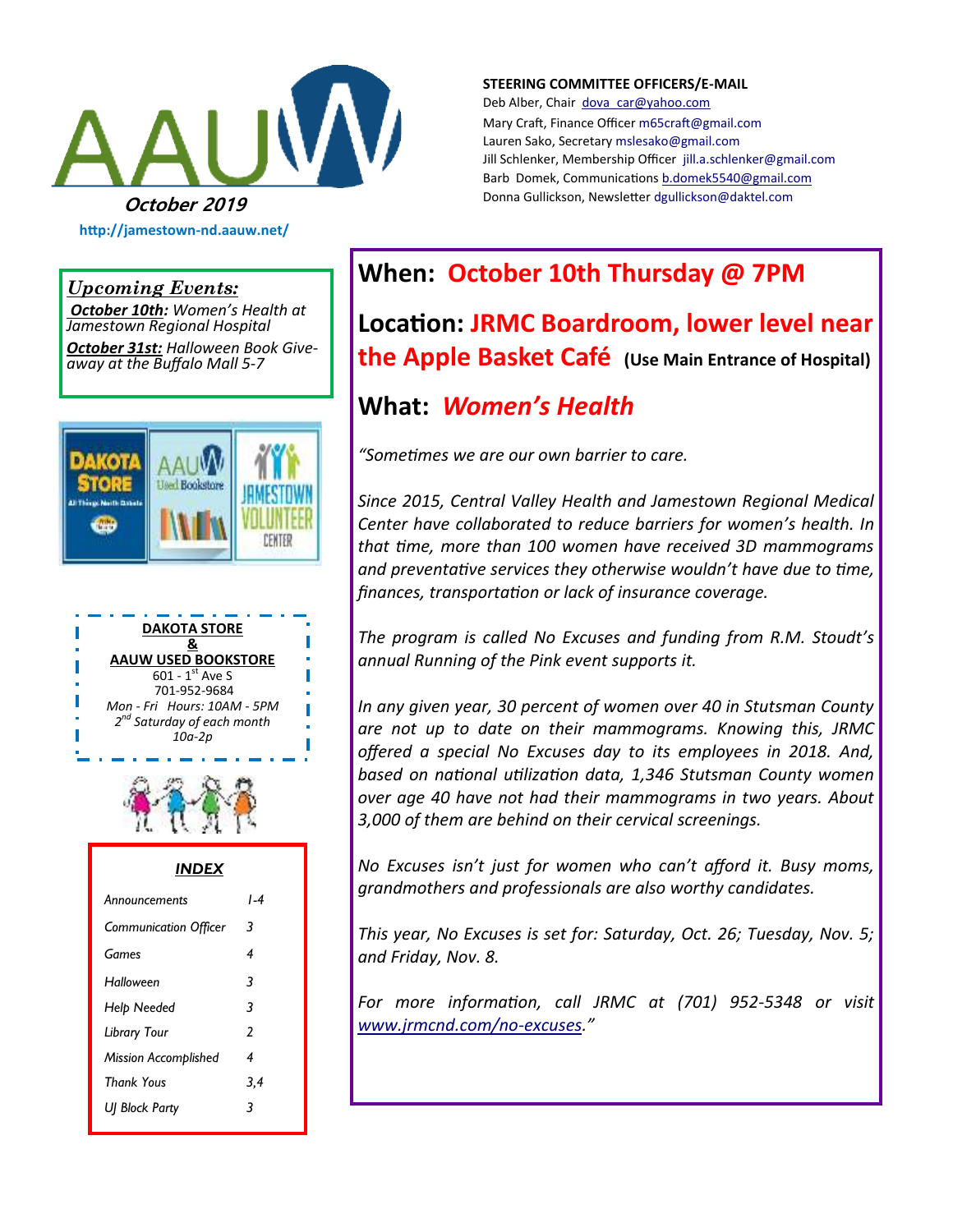# JAMES RIVER VALLEY LIBRARY - Alfred Dickey Library



In January of 1901, Alfred Dickey called a meeting to establish a free reading room in Jamestown, North Dakota. Mr. Dickey, being too ill to attend the meeting, was represented by Mr. Smart. Mr. Smart announced that Alfred Dickey would provide furniture, periodicals, and a custodian for the room three nights a week. Sadly, three days after the meeting Alfred Dickey died; however his dream of a library did not.

Library Director, Joe Rector, met with our group to tell us about the history of the Alfred Dickey Library and give us a tour of the recently remodeled areas.

 Alfred Dickey's son, Alfred E. Dickey, called the library committee together and assured them he would carry out his father's wishes. The reading room was opened on February 16, 1901, in a room in the Opera House Block. The room was open to the public as a free reading room. For \$1 a year a library cardholder could borrow books.

 In 1908 the city of Jamestown voted to support the library with city taxes and in January 1909 the library was moved to the city hall and the first trained, full-time librarian was hired.

In 1908 the city of Jamestown voted to support the library with city taxes and in January 1909 the library was moved to the city hall and the first trained, full-time librarian was hired.

 The architect hired to design the new library building, J.A. Shannon, was a **I** student of the Sullivan School of Architect in Chicago. The influence of Louis Sullivan's Egyptian style can be seen in the building. A **lotus leaf design** can be seen in the windows, light fixtures, columns, and dome. The exterior of the building carries out the **lotus leaf design** in terra cotta on ornaments, cornices and window trim. The one remaining original light fixture with **lotus leaf design** hangs in the entryway and matches the design in the stained glass windows, glass dome and columns. The building was designed with Roseate Tennessee marble for the main stairs and terrazzo floor in the vestibule and lobby..



 The Alfred Dickey Library was frequently visited by Louis L'Amour when he was young. [The](http://www.louislamour.com/aboutlouis/biography.htm) The [Official Louis L'Amour Website](http://www.louislamour.com/aboutlouis/biography.htm) says "it was at the nearby Alfred Dickey Free Library, where his eldest sister, Edna, was a librarian, that Louis spent many long hours exploring in depth subjects only touched on by the schools."





To the right of the stairs as you enter, you can read about Alfred Dickey, his son & the development of the library.

*History taken from http://jamesriverlibrary.org* 





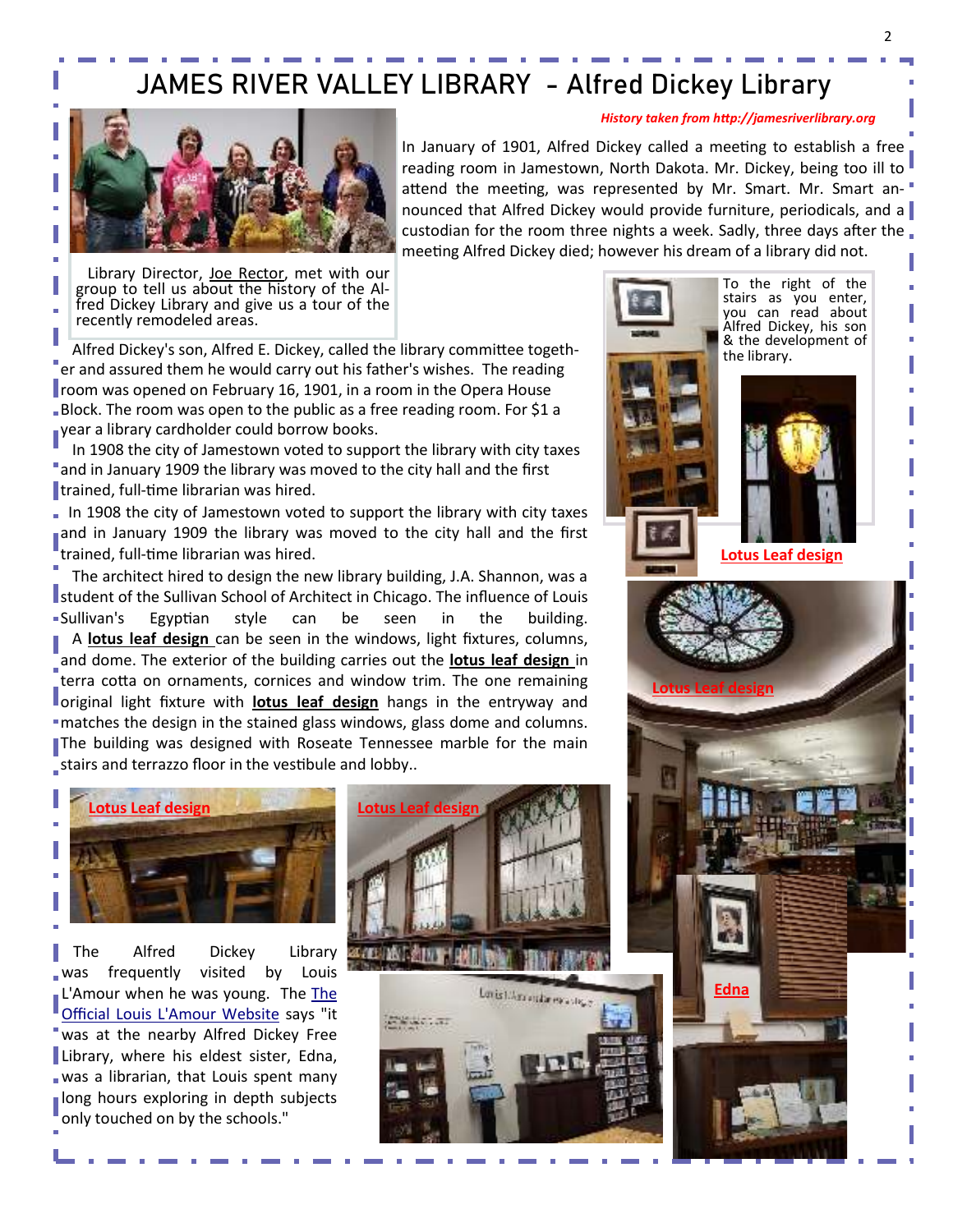

## **Thank You AAUW's Impact on Our Community**

This picture of the activities at the Arts Park was given to AAUW from the Arts Center for supporting the Downtown Arts Market.

The picture is hanging at the bookstore.





Halloween 2019 **blacing Denyse Johnson. Book-Give-Away at the Mall!** 



**New Communica-**

**tions Officer** Barb Domek has accepted the position of Communications in re-





### **UJ Block Party — August 28th**

. . . . . . . . . . . .

Chamber Executive Director Emily Bivens stated that the event was also beneficial to area businesses in allowing them to showcase what they bring to Jamestown.

While it's hard to say the actual number of people in attendance, Dean of Engagement and Student Affairs Dustin Jensen says they would put their estimates in the ballpark of around 4,000 or more.